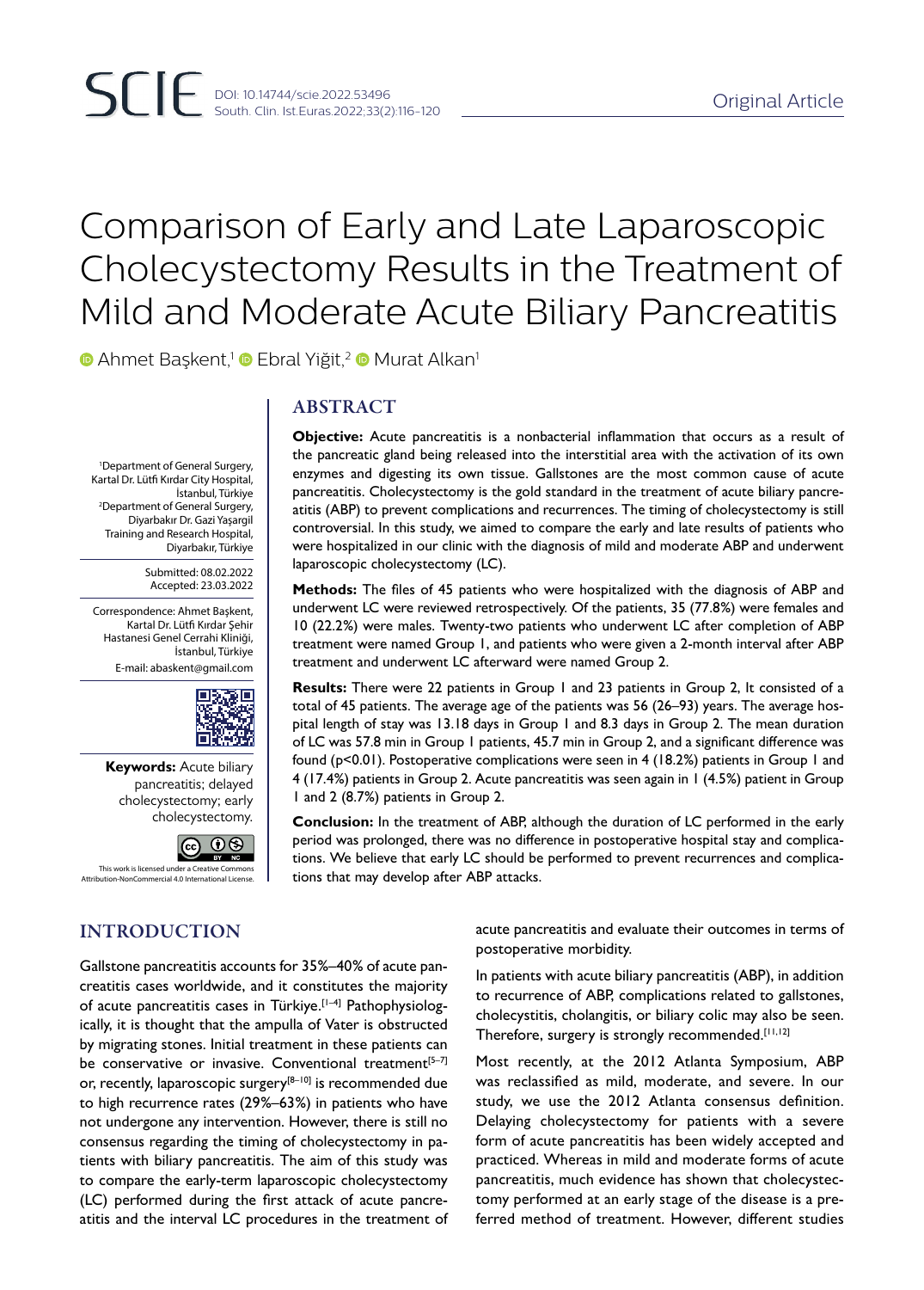offer various treatment alternatives for early-stage diseases.[12,13]

## MATERIALS AND METHODS

A total of 45 patients who were admitted to the general surgery clinic of our hospital with the diagnosis of ABP and underwent LC between January 2019 and December 2020 were analyzed retrospectively. The patients were divided into two groups according to the treatment methods applied. Group 1 consisted of patients who underwent earlystage LC performed after clinical improvement during the first pancreatitis attack, and Group 2 comprised patients who were treated medically during the first attack and were planned for elective LC (interval cholecystectomy or late-stage LC) to be performed at least 8 weeks later. The patients were evaluated in terms of age, gender, clinical findings, number of attacks, length of hospital stay, duration of surgery, and preoperative complications. The diagnosis of ABP was made based on the occurrence of acute abdominal pain and tenderness, threefold increase in serum amylase and/or lipase values, and detection of stones in the biliary system on ultrasonography (USG). Considering acute pancreatitis, alcohol-induced pancreatitis, familial hyperlipidemia, drugs, and trauma were determined as exclusion criteria for the study.<sup>[1-4]</sup> Patients with gallbladder wall thickness or pericholecystic fluid observed in preoperative imaging tests were considered to be accompanied by acute cholecystitis. The severity of the disease was evaluated by the Ranson scoring system. Mild and moderately severe patients with biliary pancreatitis were classified as having Ranson scores  $\leq 3$ .<sup>[14,15]</sup> Severe pancreatitis with a Ranson score of 4 and above was not included in the study. Clinical improvement was determined as normalization of serum amylase, lipase levels, and liver function test results (if elevated at the beginning) and regression of abdominal pain.

Our study was approved by the ethics committee of our hospital.

Statistical Package for Social Sciences (SPSS) for Windows 13.0 program was used for all statistical analyses in the study. While evaluating the study data, Student's t-test was used for the comparison of normally distributed parameters in comparison to quantitative data as well as descriptive statistical methods (mean, standard deviation, and frequency). The Chi-squared test and Fisher's exact Chi-squared test were used to compare qualitative data. The results were evaluated at the 95% confidence interval and at the level of significance (p<0.05).

## RESULTS

Thirty-five female (77.8%) and 10 male (22.2%) patients with ABP who underwent cholecystectomy were evaluated retrospectively. The patients who underwent LC after ABP treatment was completed were included in Group 1 (n=22), and the patients who underwent LC 2 months after ABP treatment was completed comprised Group

| Table I. | General information of patients |  |
|----------|---------------------------------|--|
|----------|---------------------------------|--|

| <b>Patients</b>             | Group 1   | Group 2  |
|-----------------------------|-----------|----------|
| Number                      | 22        | 23       |
| <b>MRCP</b>                 | 5(22.7%)  | 9(39.1%) |
| <b>ERCP</b>                 | 3(13.6%)  | 7(30.4%) |
| Operation time              | 57.8 min  | 45.7 min |
| Conversion to open          | 3(13.6%)  | 2(8.7%)  |
| cholecystectomy             | patients  | patients |
| Duration of hospitalization | 13.2 days | 8.3 days |
|                             |           |          |

MRCP: Magnetic resonance cholangiopancreatography; ERCP: Endoscopic retrograde cholangiopancreatography.

2 (n=23). The mean age of the patients was 56 (26–93) years. The mean duration of hospitalization was 13.18 days in Group 1 and 8.3 days in Group 2 (p<0.001). USG was performed in all of the patients and gallbladder stones were detected. Enlargement of the intrahepatic bile ducts and common bile duct duct on USG and an obstructive jaundice pattern in biochemical parameters; MRCP was performed in 5 (22.7%) patients in Group 1 and 9 (39.1%) patients in Group 2. According to the MRCP result, ERCP was performed in 3 (13.6%) patients in Group 1 and 7 (30.4%) patients in Group 2. LC was performed in the first 72 hours after ERCP did not show any complication in these patients.The mean duration of LC was 57.8 min in Group 1 and 45.7 min in Group 2, with a significant intergroup difference (p<0.01). Obstruction was relieved in 3 (13.6%) patients in Group 1 and 2 (8.7%) patients in Group 2. The cause of conversion to open surgery in Group 1 was excessive inflammation and inability to fully reveal the anatomical structures. In Group 2, the nature of the deficit was changed due to excessive fibrosis (Table 1). Drains were routinely placed in the operating room for all patients, and bile leakage, bleeding, and pseudocysts were not observed in any patients. No mortality was detected.

Postoperative complications were observed in a total of 8 (17.8%) patients including atelectasis in 3 patients and wound infection in 1 patient in Group 1 (total n=4, 18.2%) and atelectasis in 2 patients and wound infection in 2 patients in Group 2 (total n=4, 17.4%). There was no statis-



**Figure 1.** Postoperative complications and duration of hospitalization.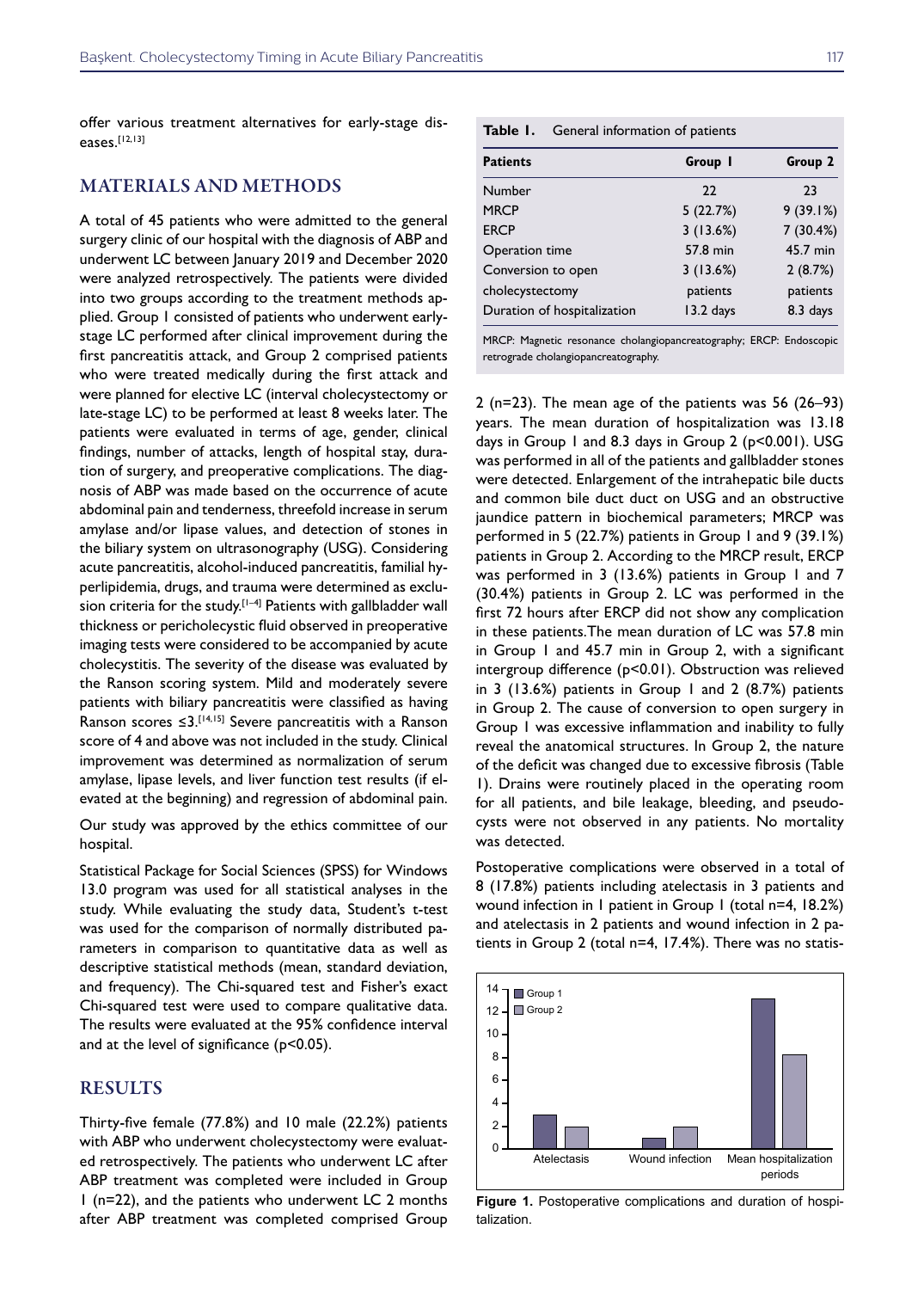tically significant difference in postoperative complication rates between the two groups. Relapse of acute pancreatitis was observed in  $1$  (4.5%) patient in Group  $1$  who had undergone ERCP due to choledocholithiasis and in 2 (8.7%) patients in Group 2. The average length of hospital stay was 13.18 days in Group 1 and 8.3 days in Group 2 (Fig. 1).

## DISCUSSION

The standard treatment for ABP is cholecystectomy. The risk of recurrent attacks of pancreatitis after cholecystectomy is 1%–2%.[16,17] However, it has been reported that more than two-thirds of patients who did not receive treatment (LC) after the first pancreatitis attack had recurrent attacks of pancreatitis within the first 3 months. [16,17] Attacks of recurrent pancreatitis are in the form of attacks of severe pancreatitis at a rate of 4%–50%, and the morbidity and mortality rates are 10% and 40%, respectively.<sup>[18,19]</sup> In the past, cholecystectomy was recommended 6–8 weeks later because of the increased risk of complications and formation of inflammation due to pancreatitis. However, in treatment schemes, currently, cholecystectomy is recommended at the first hospitalization or within the first 2–4 weeks after the first attack.[20–22] However, only 39%–51% of this patient group is treated according to these treatment schemes.[23,24] In some studies conducted in Türkiye, it was reported that interval cholecystectomy was performed in the vast majority of patients, while cholecystectomy was performed in only 42.5%–52.1% of the patients at the first hospitalization.<sup>[25-27]</sup>

Passage of gallstones through the common bile duct and ampulla Vater is the main cause of acute pancreatitis. Biliary decompression can be performed with ERCP and endoscopic sphincterotomy.[20,21] In our study, the presence of biliary stones in the common bile duct was confirmed preoperatively by MRCP in 5 (22.7%) patients in Group 1 and 9 (39.1%) patients in Group 2, ERCP was performed in 3 (13.6%) patients in Group 1 and 7 (30.4%) patients in Group 2, and cholecystectomy was performed after stone removal from the common bile duct using ERCP. Other biliary events such as recurrence of biliary pancreatitis, biliary colic, cholangitis, choledochal obstruction, and acute cholecystitis may be seen in patients after ABP.[2,23] In the literature, cholecystectomy or endoscopic sphincterotomy is recommended after ABP to prevent these recurrent biliary adverse events.<sup>[23]</sup> LC performed at an early stage of the disease immediately after recovery from the first attack of mild or moderate biliary pancreatitis is recommended. In a large number of studies conducted by Nguyen et al.,[23] approximately half of the patients with ABP underwent early-stage LC. Although their study population consisted of a small number of patients, the results were in agreement with our study.

In the past, there were opinions regarding the difficulty in accurately evaluating the anatomy of Calot's triangle in interventions performed immediately after an acute

pancreatitis attack, and dissection in this area was both difficult and dangerous.<sup>[6]</sup> Bulkin et al.<sup>[28]</sup> compared open cholecystectomy with LC when laparoscopy was first used. In our study, in all patients, LC was performed. Tang et al.<sup>[29]</sup> also stated that dissection is difficult in early-stage LC. It has been reported that in 16%–18% of the patients, conversion to laparotomy was attempted due to dissection difficulty in LC performed for ABP. However, in recent years, it has been reported that complications and rates of conversion to laparotomy in cases of LC performed in the early stage of the disease, especially after mild biliary pancreatitis, are similar to those of patients who underwent interval cholecystectomy. In the study of Alimoglu et al.<sup>[30]</sup> and Sinha et al.<sup>[31]</sup> the authors examined conversions from laparoscopic LC to open LC and could not find a statistical difference in the complication rates between early- and late-term LC. In fact, some studies have reported that adhesion and fibrosis around the gallbladder are more common in interval cholecystectomy, which complicated surgical interventions. In particular, Rosing et al.<sup>[32]</sup> stated that the surgery is prolonged due to fibrosis in late-stage LC in ABP. In our study, a similar complication rate and rate of transition to laparotomy were observed in LC performed in the early and late stages due to ABP. Although no criteria were determined in our study on the difficulty of LC dissection, the operation time was longer in the early-term LC. The complication rate was similar in both groups, suggesting that early cholecystectomy does not pose an additional operative difficulty. Complications such as bile leakage, intra-abdominal bleeding, and pancreatic pseudocyst, which are rarely observed in different studies, were not noted in our study.

The most important point of support for the views advocating early cholecystectomy is the high rate of recurrent biliopancreatic events occurring during the waiting period in patients who will undergo interval cholecystectomy. In the literature, it has been shown that up to 18% of patients develop recurrent biliary events during the 4–8 week waiting period. In a large-scale systemic review by van Baal et al., [16] the authors suggested early-term LC in ABP. In our study, recurrent biliopancreatic events were observed in 8.7% (2/23) of the patients.

There are two different approaches for early cholecystectomy in ABP. The first approach is to perform cholecystectomy at the time of patient's admission. Two studies involving a limited number of patients in which this approach was evaluated reported that this approach was safe and the hospital stay was shorter in this group of patients. Rosing et al.<sup>[32]</sup> and Aboulian et al.<sup>[33]</sup> reported that hospital stay was shorter, especially in early-term LC. However, it has been reported that the disease progresses to severe pancreatitis in 15% of patients who were evaluated as mild to moderate ABP at their first hospitalization.<sup>[34,35]</sup> Interventions performed without waiting for regression of clinical findings and laboratory values may cause serious morbidity and mortality. Contrary to this point of view, the other approach in ABP is to perform cholecystectomy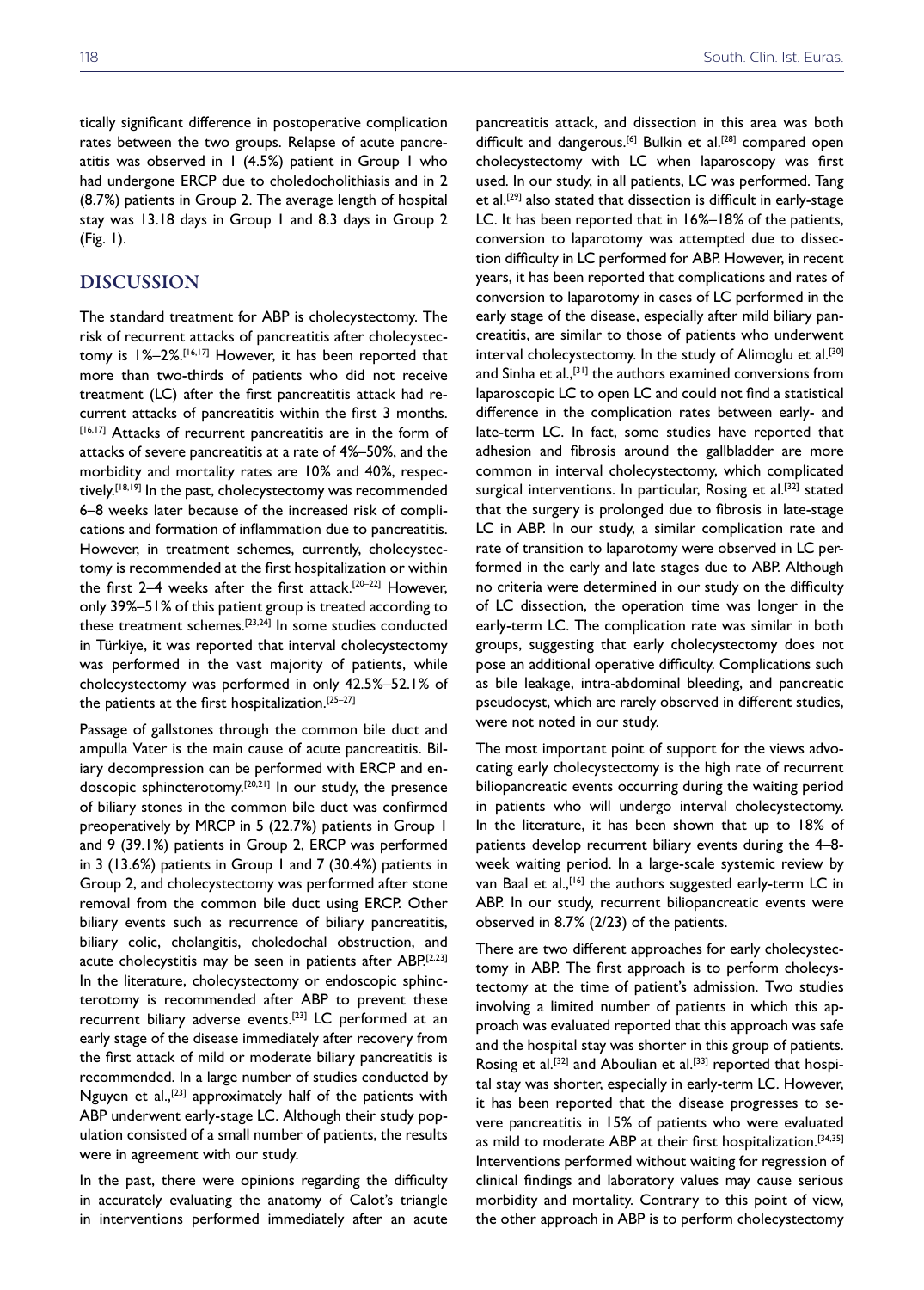after clinical improvement and normalization of laboratory findings. In various studies comparing the early LC approach with interval cholecystectomy, it has been shown that early cholecystectomy is performed with similar rates of complication and conversion to open surgery.<sup>[22,30,31]</sup> We also prefer this approach, considering that it is safer to perform cholecystectomy in ABP after clinical recovery and normalization of laboratory values.

Recurrent biliopancreatic events occurred at a higher rate in Group 2, compared to Group 1 and in which interval LC was applied. (Group  $2/G$ roup  $1 = 8.7\%/4.5\%$ ). The length of stay in the hospital in Group 1 was statistically significantly shorter. Similar results have been reported in other studies in the literature.<sup>[22,30,31,36]</sup>

The retrospective nature of our study and the limited number of patients are the most important limitations of our study. Besides, patients who received only medical treatment for acute pancreatitis without surgical intervention, patients who underwent emergency palliative intervention [ERCP, laparotomy, necrosectomy (severe necrotizing pancreatitis), drainage, etc.], and patients with chronic pancreatitis and a history of alcohol use were excluded from the study.

## **CONCLUSION**

There is still no consensus on the timing of cholecystectomy in patients hospitalized with a diagnosis of mild and moderate ABP. In the early period of ABP treatment, the duration of LC is prolonged due to adhesions, difficult dissection, and the risk of bleeding. Although operative times of early-term LC are long-lasting, no difference was found in terms of postoperative hospital stay and complications. Cholecystectomy can be performed safely after regression of ABP. We believe that early LC should be performed to protect patients from acute pancreatitis attacks that may develop later and to prevent recurrent attacks as complications of LC.

### Ethics Committee Approval

This study approved by the Kartal Dr. Lütfi Kırdar City Hospital Clinical Research Ethics Committee (Date: 29.12.2021, Decision No: 2021/514/216/3).

#### Informed Consent

Retrospective study.

#### Peer-review

Internally peer-reviewed.

## Authorship Contributions

Concept: A.B., E.Y.; Design: A.B., E.Y.; Supervision: A.B., M.A.; Fundings: A.B., E.Y.; Materials: A.B., E.Y.; Data: A.B., E.Y.; Analysis: A.B., E.Y., M.A.; Literature search: A.B., E.Y., M.A.; Writing: A.B., E.Y.; Critical revision: A.B., M.A.

## Conflict of Interest

None declared.

## **REFERENCES**

- 1. Sayek I, Turhan N. Pankreatit. In: Sayek I, editor. Temel Cerrahi. 4th ed. Ankara: Güneş Tıp Kitabevi; 2013. p. 1691–703.
- 2. Forsmark CE, Baillie J. AGA Institute technical review on acute pancreatitis. Gastroenterology 2007;132:2022–[44. \[CrossRef \]](https://doi.org/10.1053/j.gastro.2007.03.065)
- 3. Ertekin C, Kemertaş K, Günay K, Güloğlu R. Akut pankreatit. Ulus Travma Acil Cerrahi Derg 1995;1:14–21.
- 4. Ayten R, Çetinkaya Z, Yeniçerioğlu A. Akut pankreatitli olgularımızın retrospektif değerlendirilmesi. FÜ Sağ Bil Derg 2007;21:133–6.
- 5. Dixon JA, Hillam JD. Surgical treatment of biliary tract disease associated with acute pancreatitis. Am J Surg 1970;120:371–5.
- 6. Ranson JH. The timing of biliary surgery in acute pancreatitis. Ann Surg 1979;189:654–6[3. \[CrossRef \]](https://doi.org/10.1097/00000658-197905000-00016)
- 7. Frei GJ, Frei VT, Thirlby RC, McClelland RN. Biliary pancreatitis: clinical presentation and surgical management. Am J Surg 1986;151:170–5. [\[CrossRef \]](https://doi.org/10.1016/0002-9610(86)90028-0)
- 8. Tate JJ, Lau WY, Li AK. Laparoscopic cholecystectomy for biliary pancreatitis. Br J Surg 1994;81:720-2. [CrossRef]
- 9. Gurusamy KS, Koti R, Fusai G, Davidson BR. Early versus delayed laparoscopic cholecystectomy for uncomplicated biliary colic. Cochrane Database Syst Rev 2013;6:CD007196. [[CrossRef \]](https://doi.org/10.1002/14651858.CD007196.pub3)
- 10. Bouwense SA, Besselink MG, van Brunschot S, Bakker OJ, van Santvoort HC, Schepers NJ, et al. Pancreatitis of biliary origin, optimal timing of cholecystectomy (PONCHO trial): study protocol for a randomized controlled trial. Trials 2012;13:2[25. \[CrossRef \]](https://doi.org/10.1186/1745-6215-13-225)
- 11. Tenner S, Baillie J, Dewitt J, Vege SS. American College of Gastroenterology guideline: management of acute pancreatitis. Am J Gastroenterol 2013;108:1400–15.
- 12. Working Group IAP/APA Acute Pancreatitis Guidelines. IAP/APA evidence-based guidelines for the management of acute pancreatitis. Pancreatology 2013;13:e1-e15. [CrossRef]
- 13. Yokoe M, Takada T, Mayumi T, Yoshida M, Isaji S, Wada K, et al. Japanese guidelines for the management of acute pancreatitis: Japanese Guidelines 2015. J Hepatobiliary Pancreat Sci 2015;22:405–32.
- 14. Ranson JH, Rifkind KM, Roses DF, Fink SD, Eng K, Spencer FC. Prognostic signs and the role of operative management in acute pancreatitis. Surg Gynecol Obstet 1974;139:69–81.
- 15. Ranson JH. Etiological and prognostic factors in human acute pancreatitis: a review. Am J Gastroenterol 1982;77:633–8.
- 16. van Baal MC, Besselink MG, Bakker OJ, van Santvoort HC, Schaapherder AF, Nieuwenhuijs VB, et al; Dutch Pancreatitis Study Group. Timing of cholecystectomy after mild biliary pancreatitis: a systematic review. Ann Surg 2012;255:860–6[. \[CrossRef \]](https://doi.org/10.1097/SLA.0b013e3182507646)
- 17. Nebiker CA, Frey DM, Hamel CT, Oertli D, Kettelhack C. Early versus delayed cholecystectomy in patients with biliary acute pancreatitis. Surgery 2009;145:260–4. [\[CrossRef \]](https://doi.org/10.1016/j.surg.2008.10.012)
- 18. Hernandez V, Pascual I, Almela P, Añon R, Herreros B, Sanchiz V, et al. 31 Recurrence of acute gallstone pancreatitis and relationship with cholecystectomy or endoscopic sphincterotomy. Am J Gastroenterol 2004;99:2417–23[. \[CrossRef \]](https://doi.org/10.1111/j.1572-0241.2004.40896.x)
- 19. Lankisch PG, Bruns A, Doobe C, Weber-Dany B, Maisonneuve P, Lowenfels AB. The second attack of acute pancreatitis is not harmless. Pancreas 2008;36:207–[8. \[CrossRef \]](https://doi.org/10.1097/MPA.0b013e318157b11d)
- 20. Working Party of the British Society of Gastroenterology; Association of Surgeons of Great Britain and Ireland; Pancreatic Society of Great Britain and Ireland; Association of Upper GI Surgeons of Great Britain and Ireland. UK guidelines for the management of acute pancreatitis. Gut 2005;54:iii1[–9. \[CrossRef \]](https://doi.org/10.1136/gut.2004.057059)
- 21. Banks PA, Freeman ML; Practice Parameters Committee of the American College of Gastroenterology. Practice guidelines in acute pancreatitis. Am J Gastroenterol 2006;101:2379–400.